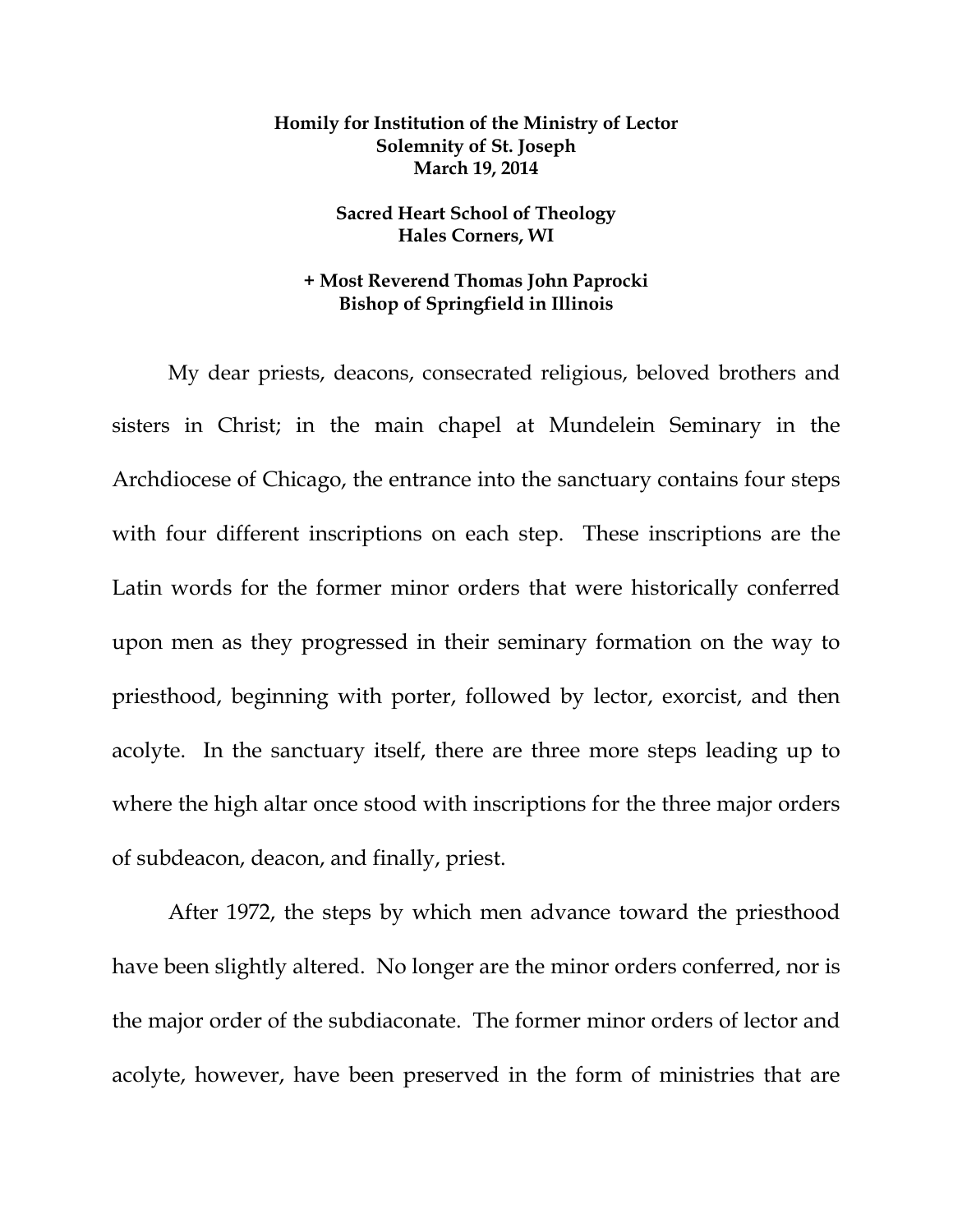conferred through a rite of institution, as opposed to an ordination.1 Pope Paul VI, in a letter describing the norms for the restored order of the permanent diaconate, explains the importance of these two ministries, and in doing so, also retains the significance of the symbolism seen in the steps seen in the chapel at Mundelein. He writes:

It is especially fitting that the ministries of lector and acolyte should be entrusted to those who, as candidates for the order of diaconate or priesthood, desire to devote themselves to God and to the Church in a special way. For the Church, which "does not cease to take the bread of life from the table of the word of God and the body of Christ and offer it to the faithful,"2 considers it to be very opportune that both by study and by gradual exercise of the ministry of the word and of the altar, candidates for sacred orders should through intimate contact understand and reflect upon the double aspect of the priestly office. Thus it comes about that the authenticity of the ministry shines out with the greatest effectiveness. In this way the candidates accede to sacred orders fully aware of their vocation, fervent in spirit serving the Lord, constant in prayer and aware of the needs of the faithful (cf. Romans 12:11-13).3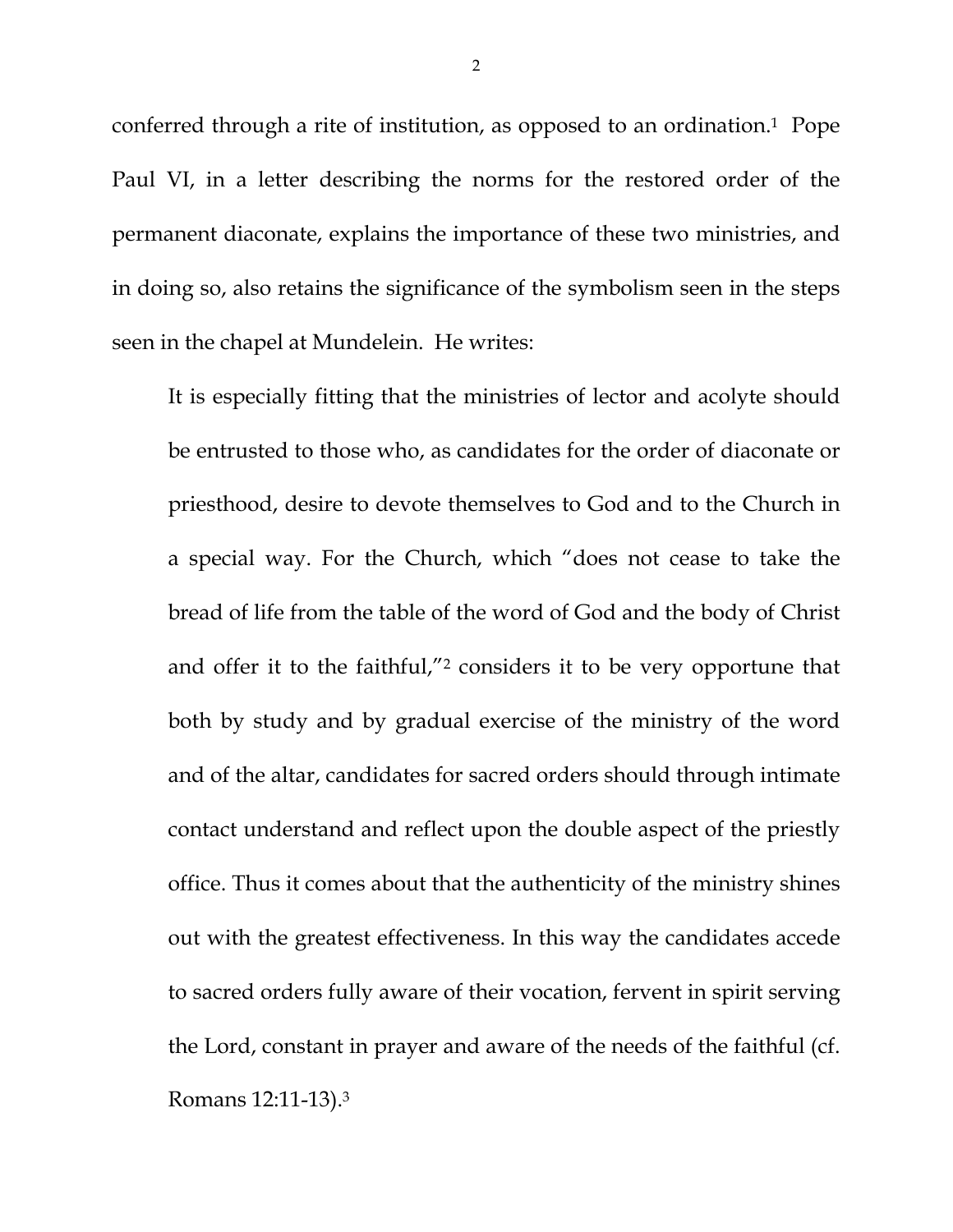The Ministry of Lector, which you, dear candidates, are about to receive, is indeed a step closer to the diaconate and the priesthood, where you will exercise more completely the duty of proclaiming the Word of God. This step, however, is not one just to be seen as another hurdle to clear on the sprint toward the finish line of ordination. It is, rather, a privileged opportunity to prepare yourselves well for Holy Orders by already beginning to participate in the Church's mission of preaching the Gospel to the whole world.

You will take part in this mission in various ways, such as proclaiming the Word in the liturgical assembly, instructing people, young and old, in the faith, and spreading the message of salvation to those who have not yet heard it. By doing this, you will be inviting people to come to know Christ, the Word of God, who is the path that leads to eternal salvation. The dedication that you give to these tasks now will provide for rich soil from which your future ministry will bear abundant fruit in the lives of those whom you will serve.

To exercise the Ministry of Lector well is more than just acquiring knowledge of the Scriptures and gaining proficiency in proclaiming the Word. Not only are you passing on the Word of God, you must also be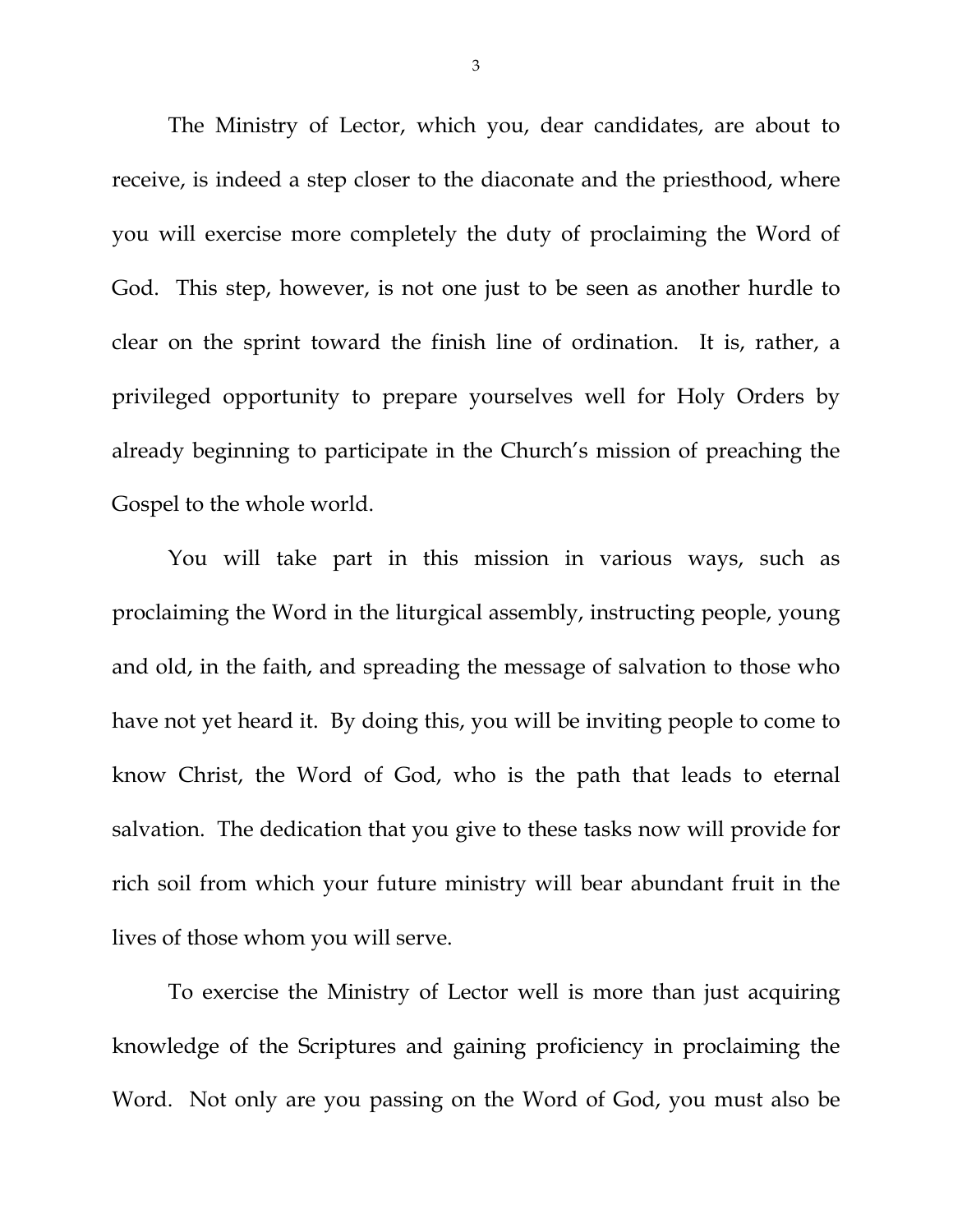attentive in receiving it into your hearts. It is therefore important for you to meditate on the Word constantly, deepening your love for the Sacred Scriptures daily. From that love will flow a more genuine proclamation that is rooted in a life that has been formed by the Word.

In this regard, Cardinal Timothy Dolan, Archbishop of New York and former Archbishop of this local Church in Milwaukee, offers a helpful story from his book, *Priests for the Third Millennium* which highlights the importance of this intimate relationship with the Word to ministry. He recounts an event in which Archbishop Fulton Sheen was at a dinner party along with Richard Burton, a well-known Shakespearean actor. The host of the dinner party invited each of them to recite Psalm 23 for the audience. Cardinal Dolan writes the following about their recitation:

Richard Burton did so with the precision, the cadence, and drama one would expect from a Shakespearean actor, and the guests applauded vigorously; Fulton Sheen then read the psalm with obvious devotion, meaning, and depth, and the guests remained in reverential silence. The host commented, "The actor knew the psalm, the preacher knew the Shepherd."4

You, too, are invited to not just know the written text of the Word, but to

4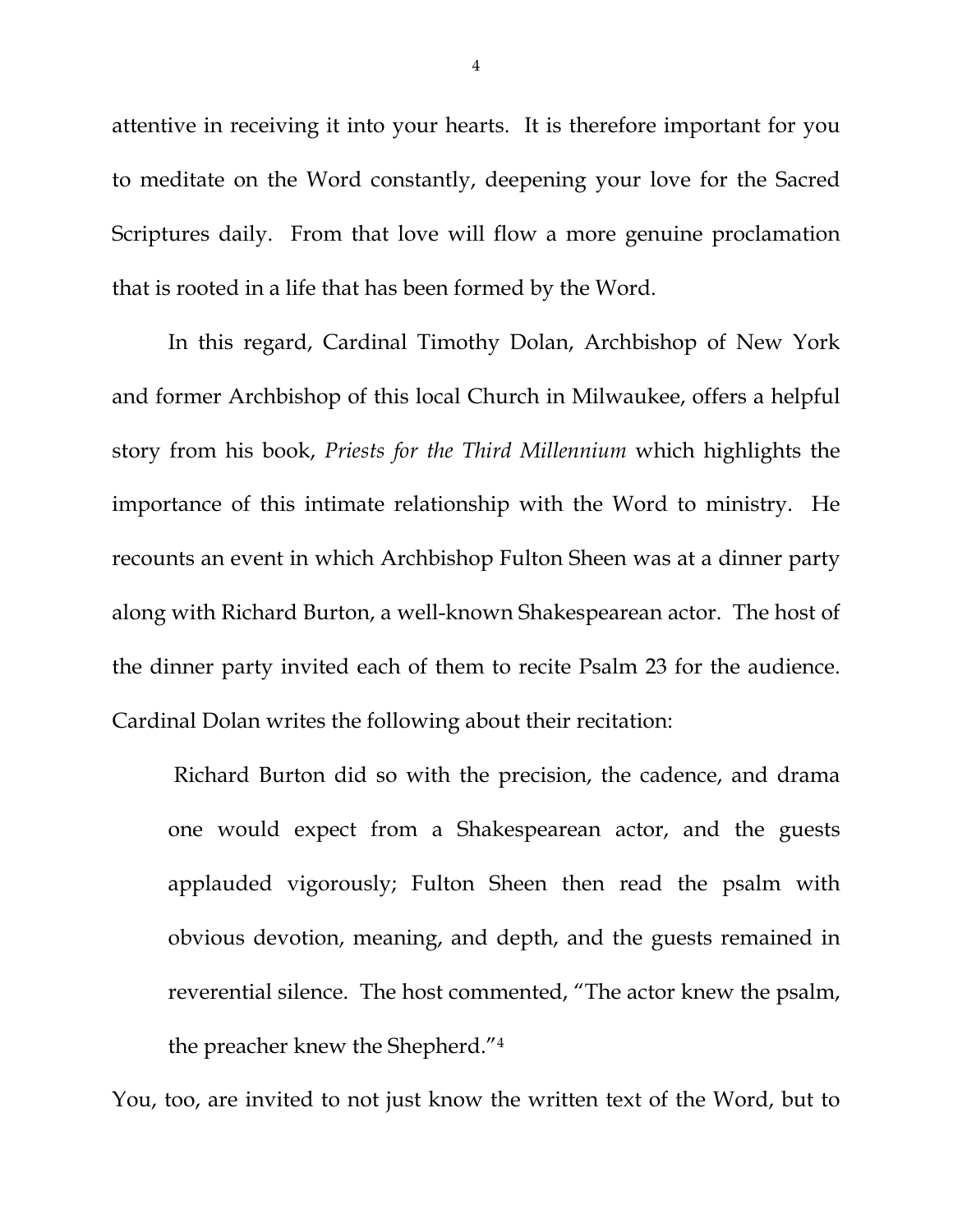know the person, the Word made flesh, our Lord Jesus Christ.

 Today, the Church pauses during this penitential season of Lent to celebrate the Solemnity of St. Joseph, Patron of the Universal Church. It is indeed fitting that the institution of the Ministry of Lector is conferred upon you today as we celebrate this feast of the foster-father of the Word. His whole life revolved around the Word, from his being obedient to message of God through the Archangel Gabriel, to his fatherly care and protection of Jesus in their home in Nazareth.

In the Mass marking the beginning of his ministry as Bishop of Rome exactly one year ago today, Pope Francis reflected on the example of St. Joseph and the role that had been entrusted to him as the protector of Jesus, Mary, and the Church. In considering how Joseph responded to this call, the Holy Father offers an explanation which is well suited for this occasion as you prepare to enter into a deeper relationship with the Word today. He explained that Joseph responded "[b]y being constantly attentive to God, open to the signs of God's presence and receptive to God's plans, and not simply to his own. This is what God asked of David, as we heard in the first reading. God does not want a house built by men, but faithfulness to his word, to his plan."5